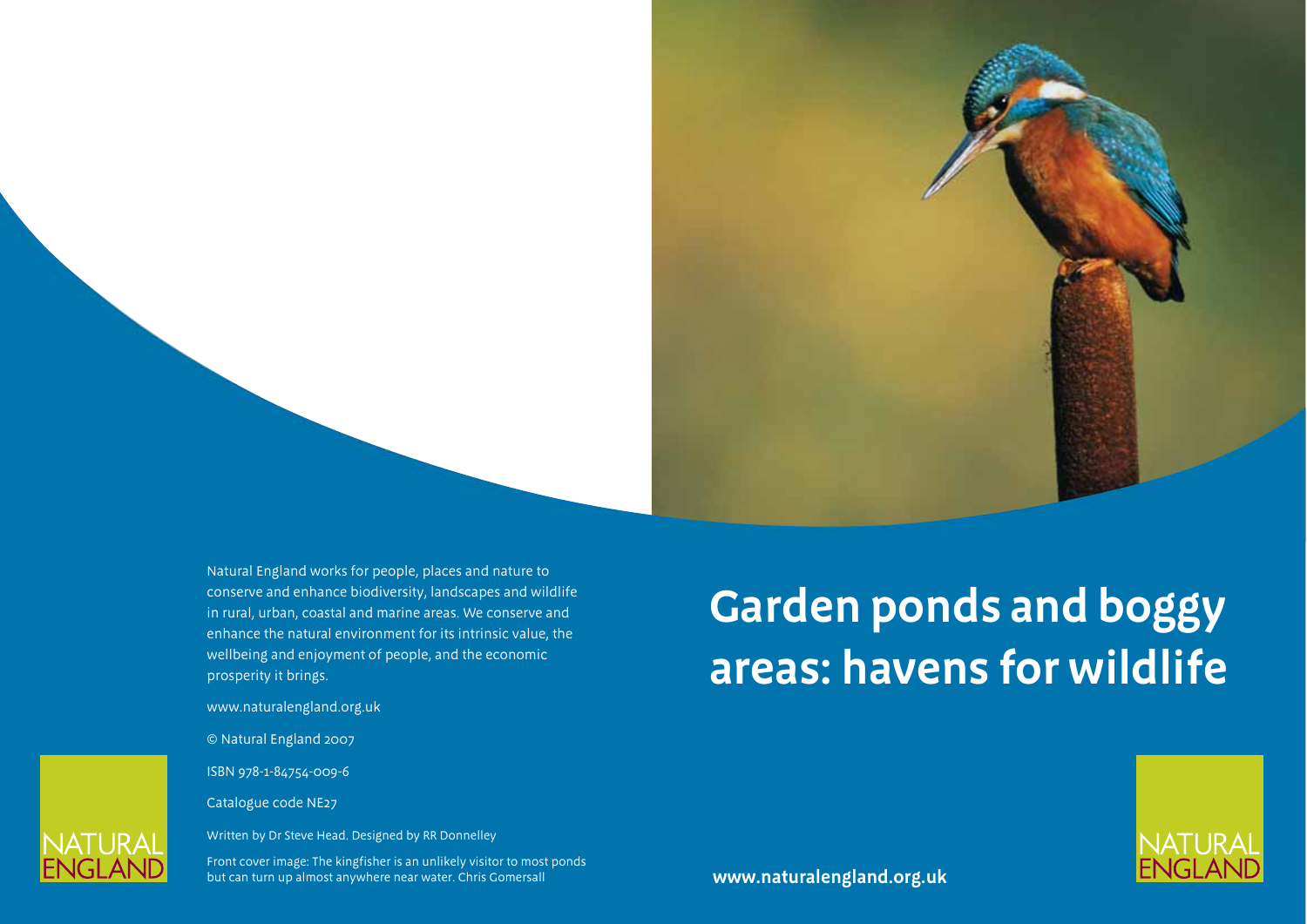

## **Why have a garden pond?**

**Most people are fascinated by water, and a garden pond is an excellent way of having it close to home. Garden ponds provide beauty and interest, and if well designed can be of real benefit for wildlife.** 

#### **Ponds and biodiversity**

England is damp and cloudy, and naturally full of ponds, wetlands and the plants and animals they support. But the drive to intensify agriculture has hit hard. By 1890 land drainage had reduced the number of ponds to about 1,250,000: today only around 400,000 remain.

Most of these ponds were man-made: created as drinking places for cattle, or to store water for industry – iron foundries, mills and the like. Although some ponds are in good condition, many are now polluted by run-off from roads and agricultural fields. Others are changing naturally through lack of management and becoming overgrown by trees or filling with silt. While still important for many species of wildlife, these ponds rarely contain an abundance of common species.

Garden ponds help to reduce this loss. Few will be suitable for endangered or highly specialised freshwater species, but they can be a real haven for many others. For example, frogs today are certainly doing better in suburban gardens than they are in much of the wider countryside, where suitable habitat no longer exists. As well as





Top: Frog with reflection. Andy Sands Bottom: Starling. Paul Keene

providing a refuge for many freshwater plants and animals, a well-designed garden pond can be valuable for other wildlife too. Birds drink and bathe in the shallow margins, or eat the autumn seed heads of reeds. Ponds will attract

**3**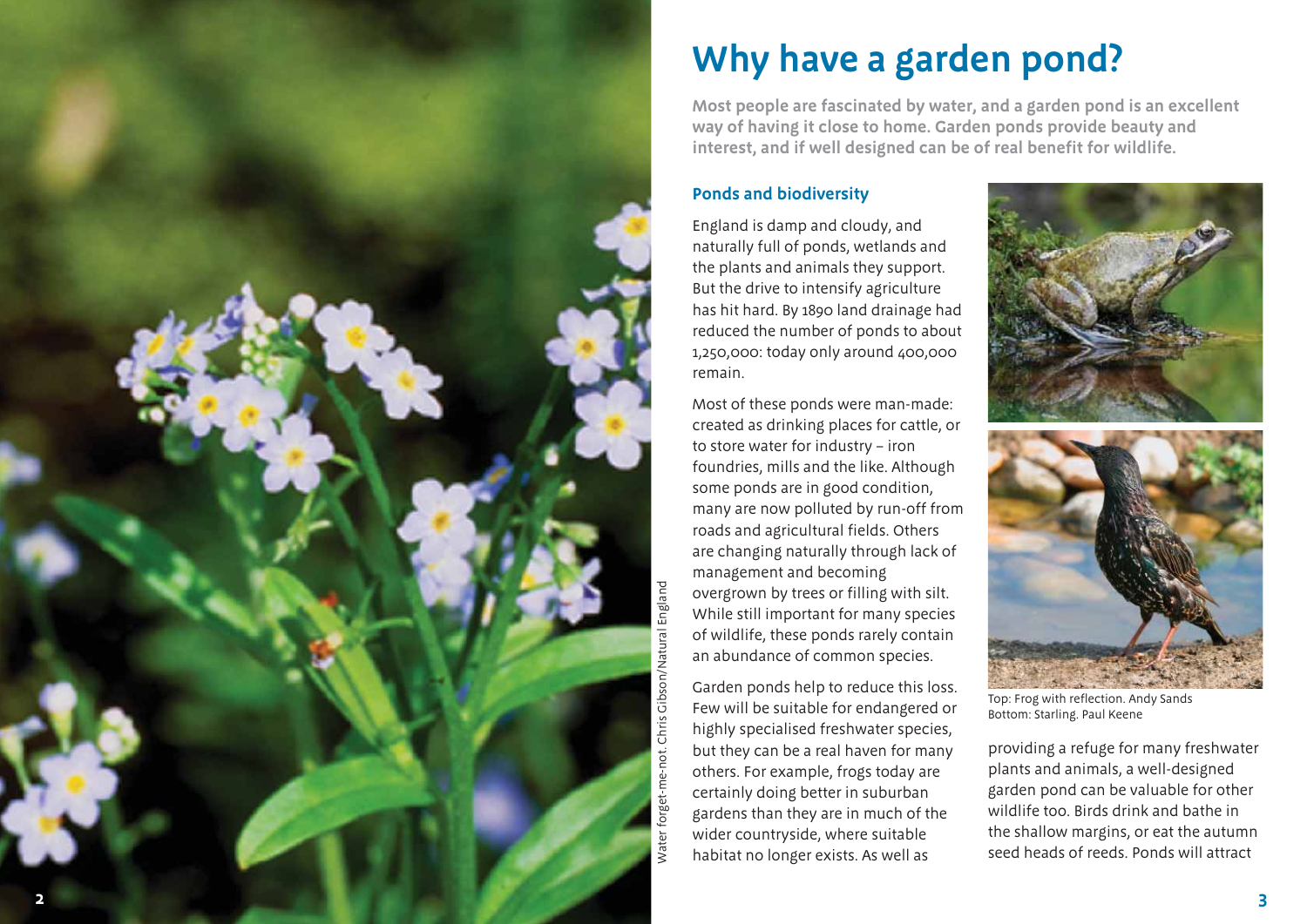

Formal ponds like this one are not built with nature in mind. Bob Gibbons

insect life which, in turn, will provide food for creatures such as house martins and bats. If you want to see plenty of wildlife close to home, put a pond in your garden.

#### **Ponds and garden beauty**

Ponds can look marvellous in gardens. They create a natural, peaceful atmosphere, and the reflections from the water add brilliance, colour and movement. A pond – with an attached bog garden if possible – allows a greater variety of plants to thrive in your garden, and even in the driest summer will remain a lush and refreshing oasis. The birds and insects a pond attracts animate the summer garden, and there is joy and fascination in watching the character of a pond change through the seasons. For older

children, there can be few better introductions to the natural world than discovering the extraordinary wild creatures that lurk in and around garden ponds.

#### **Formal ponds, fish and exotic plants**

Formal garden ponds are rarely good for wildlife. They are often concrete, with vertical sides and overhanging flagstone surrounds. These steep sides make them dangerous for small mammals such as hedgehogs and even cats and small dogs may fall in and be unable to climb out. Frogs and toads can get trapped in these ponds, and may drown once they grow past the tadpole stage.

If you already have a formal pond there

are many ways in which you can make it more wildlife friendly, see Frequently asked questions, page 21.

Many people want to keep fish in their pond. Unfortunately, fish often dig up bottom-rooted vegetation and most will eat tadpoles and other pond animals. If you regularly feed pond fish, the nutrients added to the water will encourage green algae and blanket weed that can rapidly smother a pond. Most ponds with large fish need to have expensive pumps, filters and aerators, all of which may be disruptive to wildlife. Most fish just don't mix well with wildlife so it may be best to exclude them from a wildlife pond. If you want both, one answer is to have two ponds, one mainly for fish and the other for wildlife.

Some gardeners add exotic plants to

their ponds. These will not prevent interesting native animals colonising a pond, but native plants normally support a greater variety of invertebrates which, in turn, will attract a greater variety of other wildlife. For this reason wildlife ponds should contain mainly native plants. There is a wide choice and many are very attractive. (See Native plants for your pond, page 12.)

#### **Siting your pond**

Take some time to choose the best site for your pond. Once dug, it can't be moved! If it can be seen from the living room or kitchen, you'll be able to watch birds, bats and other visitors from the comfort of your home. If the pond is away from the house, it may attract more timid species. Perhaps



Even very small ponds can be rich in wildlife. Bob Gibbons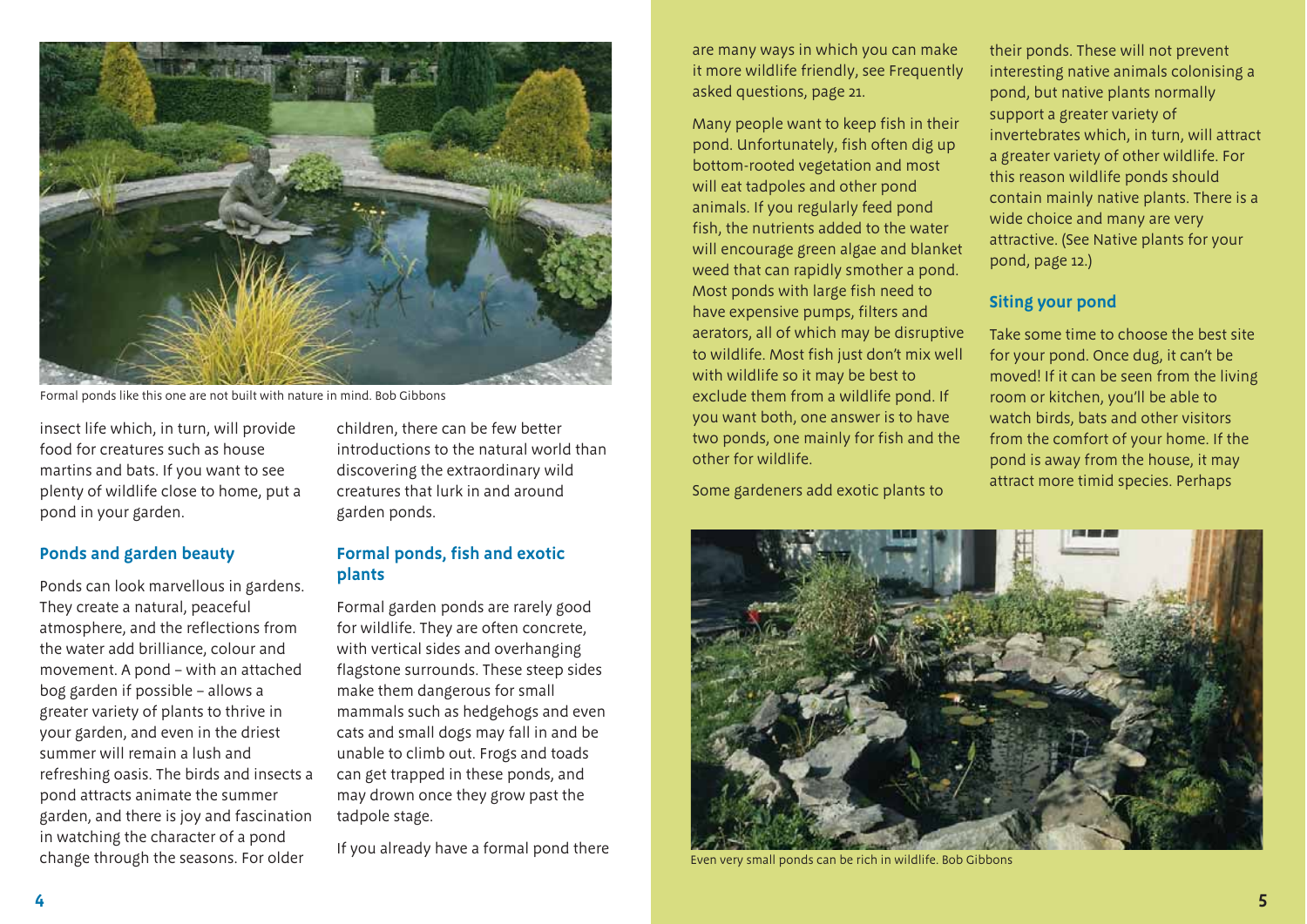you'd prefer to plan your garden so the pond is a surprise hidden in a private corner. Mark out the outline of your proposed pond with canes and see how it will look before you start digging.

Aim to have part of the pond in full sunlight. This allows the water to warm up quickly in the spring, so encouraging plant growth. Some wildlife species prefer shaded water, but avoid digging a new pond near a large tree as you may damage its roots. Worse, new roots may penetrate your liner, and your pond may fill with leaves in the autumn.

#### **Size**

How big should it be? This is up to you and your budget. The pond should be in scale with the rest of your garden – even tiny ponds can hold a lot of wildlife – but bigger ponds mean more

plant species and the more species you have, the greater the variety of animal habitats they will create. However, doubling the dimensions of your pond means you'll be paying four times as much for the liner, and disposing of eight times the volume of soil!

If you have the space, an excellent arrangement for wildlife is to have one larger pond, several shallow small pools and a bog garden area, allowing some pools to become muddy or dry in the summer. This variety of habitats will ensure a great diversity of species.

#### **Depth**

Garden ponds needn't be deep. Most pond animals are found in the shallowest water – a couple of centimetres deep. Deep open water is the most dangerous habitat for small animals, especially if fish are present – so maximise the shallows. For a



Green woodpecker. Chris Gomersall. Right: The cuckooflower is one of the main food plants of the orange-tip butterfly. Chris Gibson/Natural England



Water boatman *Corixa punctata*. Bob Gibbons. Right: Bogbean. Chris Gibson/Natural England

wildlife pond, 40 to 50 cm is deep enough, and will mean much less soil to remove.

#### **Water**

A clean water supply is crucial. If water is contaminated with nutrients, you will struggle to keep the water clear as algae builds up. If your pond is on a slope or in the bottom of a hollow, it will fill from rainwater running off the land around it. For this reason don't apply fertiliser to ground above a pond. Also, don't leave this ground bare, as rainfall will wash nutrient-rich silt into your pond water.

Most people fill their ponds with tap water. This is easy – but rather wasteful. Tap water also often contains high quantities of the nutrients that encourage algal growth. The best

possible source of water is rain. Siting your pond near a rainwater butt (filled by run-off from guttering) means you can easily siphon water from the butt to the pond using a length of hosepipe. Alternatively, you may be able to divert water from a gutter's downpipe directly into the pond.

#### **Margins**

The most important design element of your pond is the profile of the sides. Make sure there is a large shallow 'shelf area' where the water is about 1 to 15 cm deep. Water plants will flourish in this zone. The margins should be very gently sloping (in some places at least) so they merge naturally with the land. Ideally, create a 'drawdown' zone, a shallow area you can cover with gravel and round stones to form a 'beach'. Flooded in winter, it will partly dry out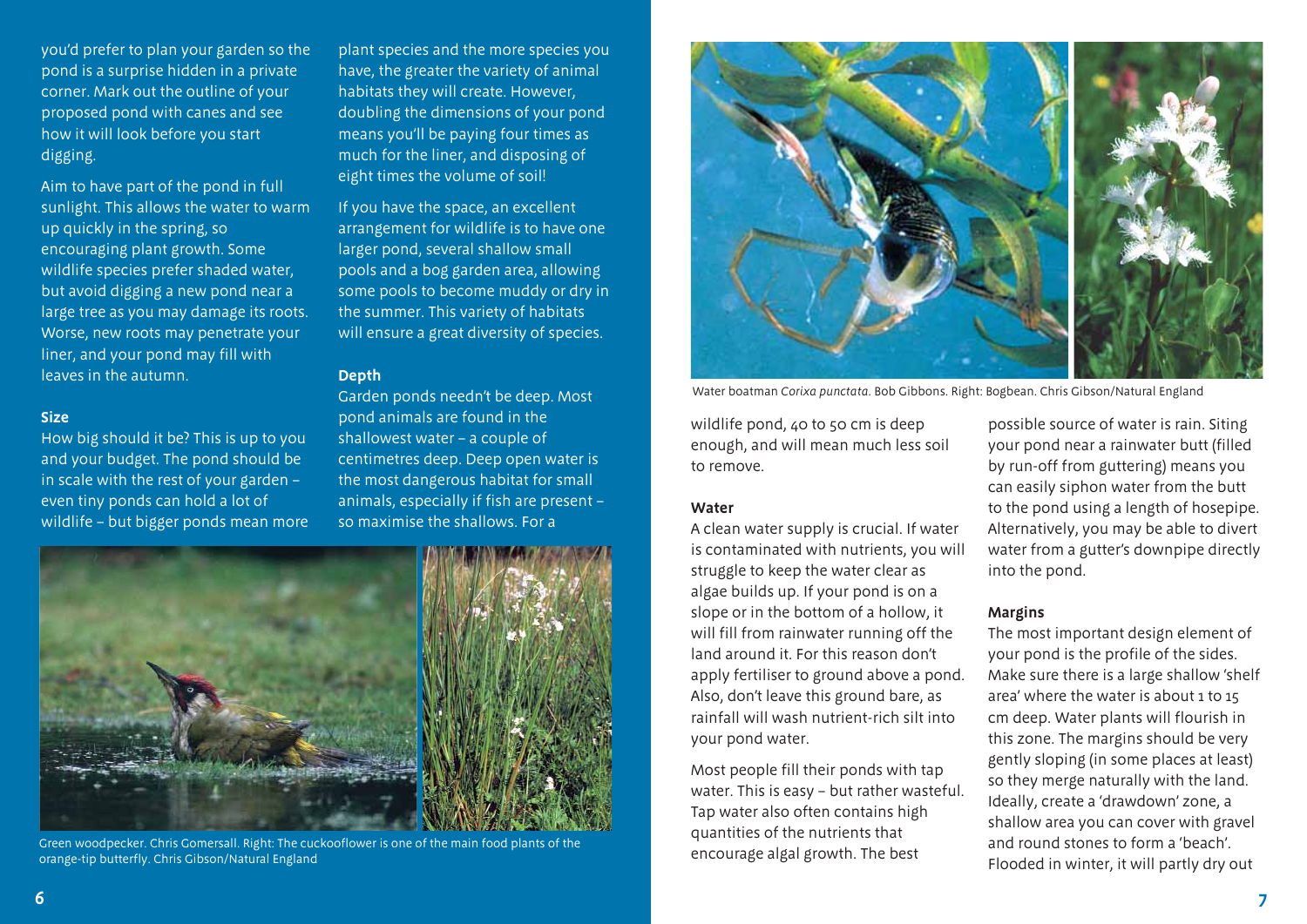in summer, making a fabulous habitat for many insect species, and a great bathing area for birds. The gravel will protect the exposed liner from the sun.

#### **Shape**

What shape should the pond be? Straight edges look unnatural and should be avoided. The pond margin is often the part most-used by wildlife, and creating a wavy-edged ovalshaped pond will maximise the size of this area.

#### **Building your pond**

- You can make a pond in any month but early autumn is perhaps the most practical season as the ground is neither too hard, dry nor cold.
- You don't want to put a spade through an underground pipe! Check your site for evidence of

buried cables or pipes. You can usually work out where the drains run by the position of their inspection covers.

- Waterproofing. You can buy rigid preformed pond liners made of plastic or fibreglass, but some of these don't have the gently-sloping sides that animals need to come and go easily. Some gardeners line their ponds with concrete, but this is a major undertaking, and can be very expensive. The best solution is to use a flexible liner made of butyl or EPDM rubber, preferably one guaranteed for 25 years. Don't be tempted by cheap polythene liners as they often split or puncture within a couple of years.
- How big a liner do you need? Measure the greatest length and width of the hole and then the depth. Add twice the depth to both



Pond watching. Bob Gibbons

of the other dimensions. For example, if the length is 3 m, the width  $2 \text{ m}$  and the depth  $0.4 \text{ m}$  then you need a liner 3.8 m long and 2.8 m wide just to cover the hole. You need also to allow for extra liner so that the edges can be buried in the surrounding soil.

When you have dug the hole, remove any sharp projecting stones or roots that could puncture the liner. This is time consuming, but essential. Locating and repairing holes later is extremely difficult! Line the hole with a 2.5 cm layer of

#### **For large and ambitious projects**

Most garden ponds don't need planning permission. But if you are making a very large pond, if it is close to a boundary (especially if this is a road or footpath) or on agricultural land, contact your local planning officer and ask for advice.

If you are going to take water from a river or stream or discharge water into one, you will require a licence from the Environment Agency.

You must also consult the Environment Agency if your garden is on the flood plain of a river, especially over the removal of spoil.

#### **Ponds and safety**

It is essential to plan your pond with safety in mind. The following steps will help to reduce risks for young children and pets:

- Keep the pond shallow, and have a wide, very gently sloping margin all round.
- Have plenty of marginal plants, especially where sides are steeper.
- Don't let the pond surface become completely covered with duckweed or other floating species. This can make a pond look like an area of flat ground and encourage children (and dogs) to walk into it.
- Fence the pond securely. The fence should be at least 1.1 m high, and with close vertical posts that can't easily be climbed or squeezed between. However, make sure an adult can get over, or through, the fence quickly in case a child somehow manages to get past.
- Strong plastic or metal meshes can be used to 'cap' a pond, but these are only really appropriate for smaller ponds. They must also be properly installed so children can't get under them.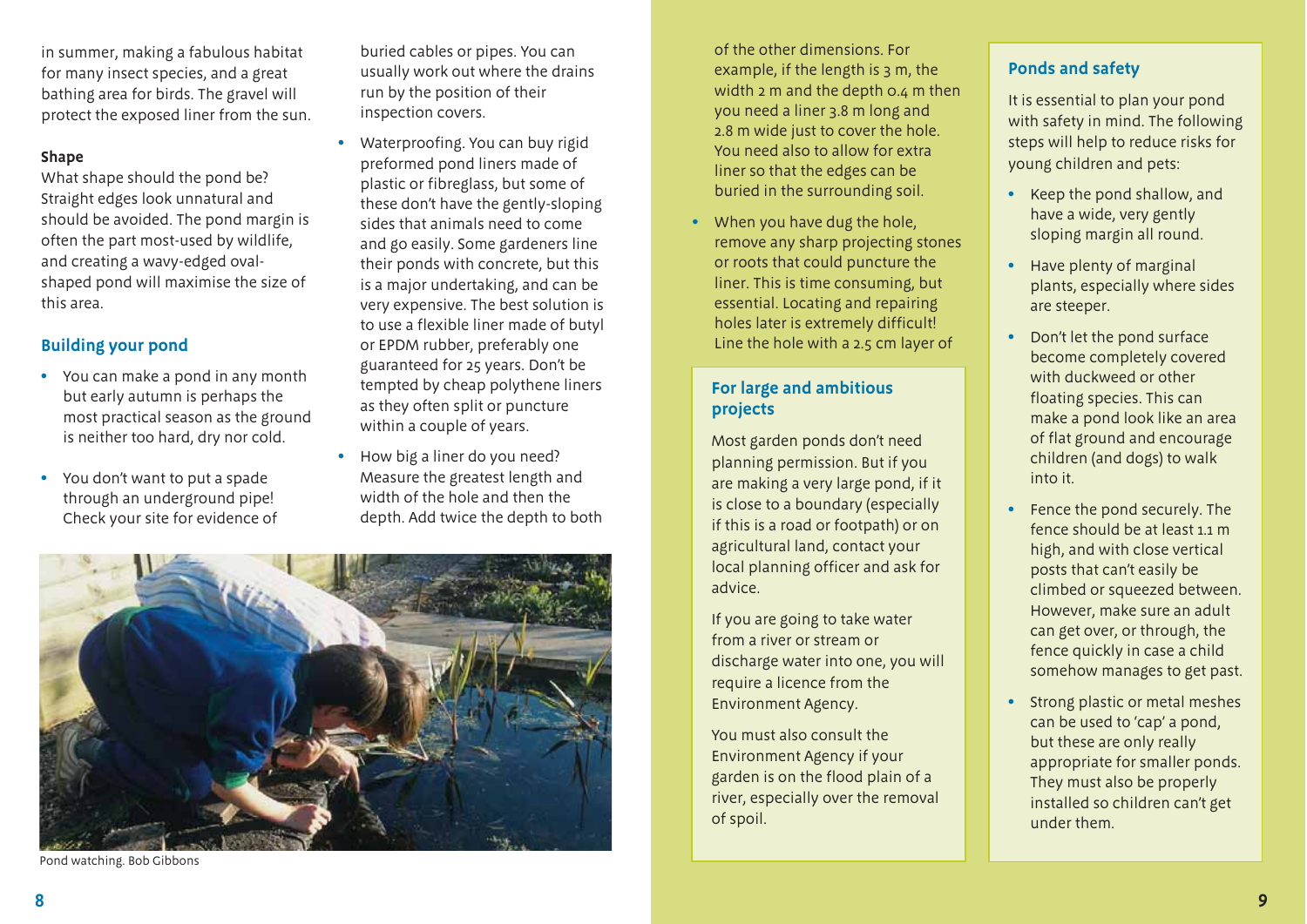damp sand as further protection, or use a fabric layer. Old carpets cut to shape will do, although they will eventually rot down and become ineffective. Alternatively, buy thick polyester matting from a lining supplier. If you have created a beach area (see Margins page 7), it's a good idea to put a double layer of liner underneath it. This will help protect this exposed area from people's feet and dogs' claws.

- What to do with the soil? A pond 2 m by 3 m and 0.5 m deep in the middle will create around  $2 \text{ m}^3$  of loose soil. If the garden is on a slope, use some of this to ensure the sides of the pond are level all round. Many people use surplus soil to make a rockery or an earth bank nearby, and these features can be great winter refuges for amphibians. If you make a rockery, use materials from a sustainable source (not rain- sculptured limestone, for example), and if you create a bank, plant it to provide cover all year round.
- Digging is hard but satisfying work. Digging with a spade and fork makes it easy to make small modifications and adjustments to your design as you go along. However, for big ponds you might have to hire a minidigger or approach a contractor for a quote. A digger and its operator can do a huge amount in a day for a modest rate, but make sure that you agree the plans and costs in advance.
- Hide the edge of the liner. For most of the pond margin, the best way to do this is to use turf. The grass will grow into the pond, making it easy for animals to climb in and out. Beach areas should be covered with fine pea gravel (not sharp-edged pieces) and round or flat stones. As silt collects between the stones, plants will start to colonise it. This plant growth will help protect the liner and create an attractive habitat.
- You don't need to spread soil over the pond bottom to encourage plants. As well as being unnecessary, adding soil to your pond will contaminate the water with unwanted nutrients. For more details, consult one of the guides listed at the end of this leaflet.

#### **The garden around your pond**

For many animals, the quality of habitat around the pond is just as



Amphibious bistort. Chris Gibson/Natural England



Smooth newt. Chris Gibson/Natural England

important as the water itself. This is especially true for frogs, toads and newts, which spend most of their lives on land, and mainly use water for breeding. A very formal garden will have little to offer these amphibians as they need dense cover and a plentiful supply of insects and worms for food. Try to leave some of the garden near your pond un-manicured, for the benefit of wildlife. Allow patches of border to grow dense and shady, and leave areas of grass uncut under trees. You can also create over-wintering habitats such as stone and log piles in quiet shaded areas. Rockeries also make a good amphibian habitat.

#### **Bog gardens**

A bog garden is a great wildlife asset, so try and find room for one when you create your pond. A bog garden is permanently damp, and creates an area

in which moisture-loving plants can thrive. Dig a hole about 30 cm deep, line it with butyl and refill it with the extracted soil. Ideally, this area should be sited next to your pond in a position where it will collect surplus water draining from the pond in wet weather. The dense, lush vegetation in bog gardens creates a superb habitat for newly-emerged young frogs and these gardens can also support some very attractive native flowers.



Common toad. Roger Key/Natural England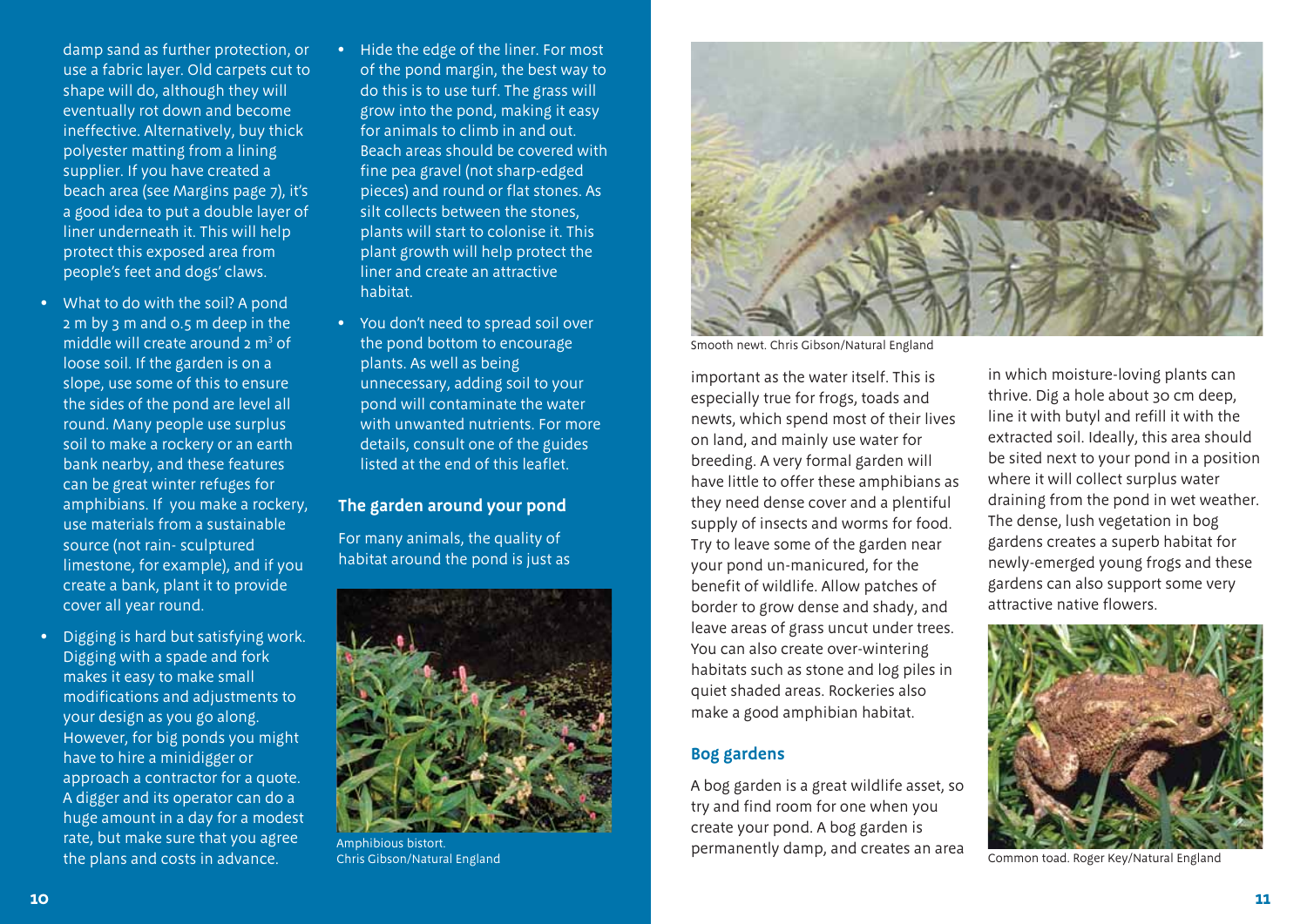#### **Native plants for your pond**

Plants are vital components of your wildlife pond, providing both habitat and food for a host of animal species. Wildlife ponds should have much of their water surface covered by a good variety of plants. The more complicated the underwater 'architecture' of roots, stems and leaves, the more animal species can co-exist. Very few animals like clear, open water where they can be easily spotted by predators.

Although some plants will naturally colonise ponds quite quickly, many people will want to introduce plants of their own choice. It is better to plant native species, to which our native animal species are adapted. The species listed on pages 14 and 15 are all attractive and easy to establish.

Water plants fall into four categories: **Submerged plants.** These live with all or most of their stems and leaves underwater. They offer a very valuable habitat for animal species in deeper water, and help mop up surplus nutrients.

**Floating leaf plants.** In summer, their leaves float on the water surface, providing shade and cover. A good example is floating sweet-grass – this provides some of the best habitat, and is excellent for growing over the edge of the liner, giving a natural look.

**Emergent plants.** This group includes some very attractive species, which help form excellent invertebrate habitats. They prefer shallow water and most of their summer growth emerges from the water into the air. They include rushes and reeds, and some very fine flowering species. However, some are too vigorous for a small pond.

**Marginal and bog plants.** These thrive at the water's edge or in wet soil. They





Left: Fringed water-lily. Right: Water mint. Chris Gibson/Natural England Facing page: Parrot's feather. This introduced plant can quickly smother even a large pond. Bob Gibbons

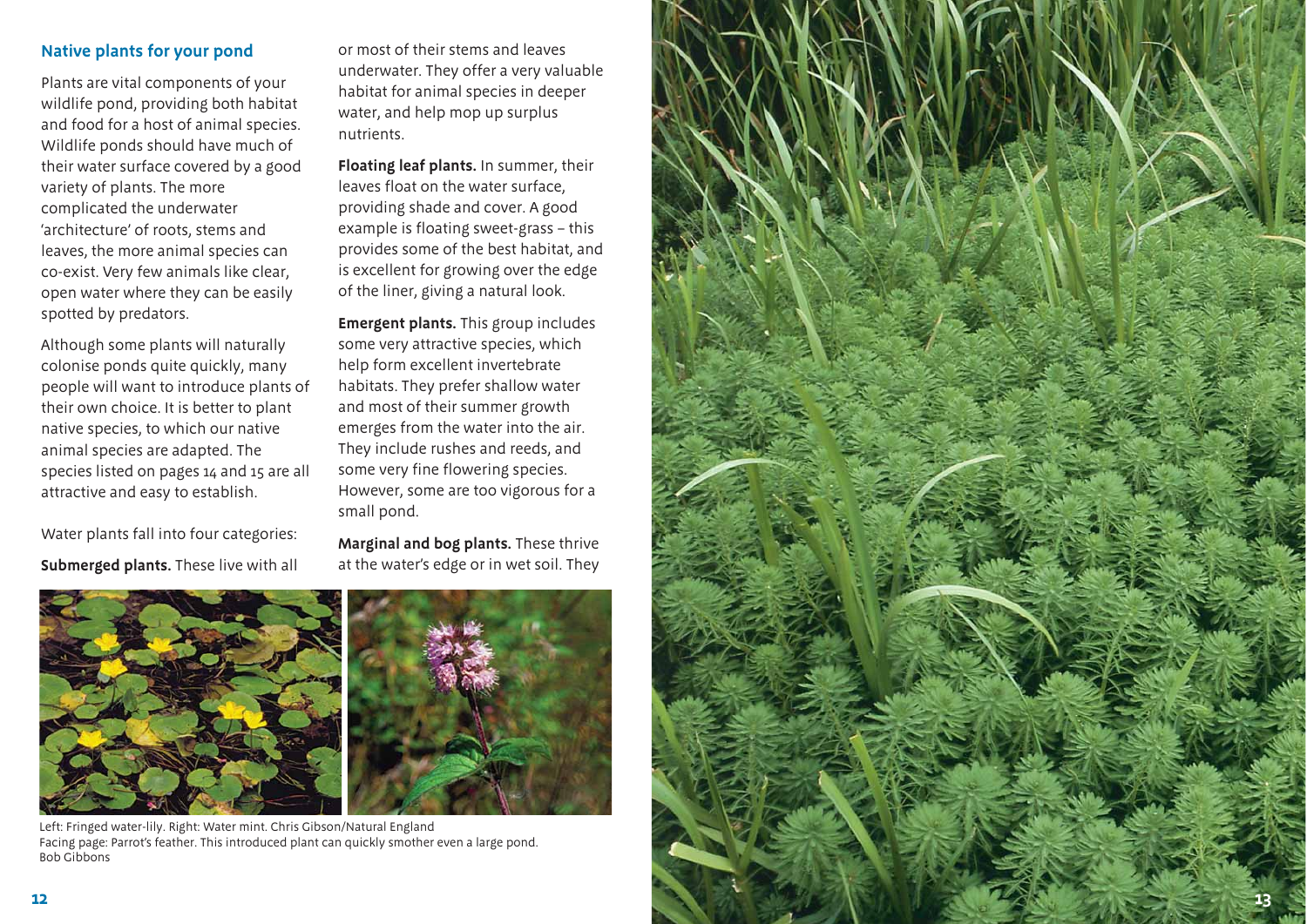### **Native plants for garden ponds**

#### **Key:**

- **1** appropriate for all ponds, including small ones
- **2** too large or vigorous for smaller ponds
- **3** best reserved for larger ponds

|                                            | <b>Suitable</b> | <b>Comments</b>                      |
|--------------------------------------------|-----------------|--------------------------------------|
|                                            | for             |                                      |
| <b>Submerged plants</b>                    |                 |                                      |
| <b>Curled pondweed Potamogeton crispus</b> | $\mathbf{1}$    | Also fennel pondweed P. pectinatus   |
| Water starwort Callitriche stagnalis       | $\mathbf{1}$    | Floating rosettes of rounded leaves  |
| Rigid hornwort Ceratophyllum demersum      | $\mathbf{1}$    | Thickly-tufted plant, vigorous       |
| Water milfoil Myriophyllum spicatum        | $\mathbf{1}$    | Caution! Not M. aquaticum            |
| Water crowfoot Ranunculus aquatilis        | $\mathbf{1}$    | Partly floating, attractive white    |
|                                            |                 | flowers. (Most crowfoots do best     |
|                                            |                 | where the water level drops to       |
|                                            |                 | expose a muddy margin on which       |
|                                            |                 | the seeds germinate.)                |
|                                            |                 |                                      |
| <b>Floating leaf plants</b>                |                 |                                      |
| Broad-leaved pondweed Potamogeton natans   | $\overline{2}$  | <b>Excellent for habitat</b>         |
| Frogbit Hydrocharis morsus-ranae           | $\mathbf{1}$    | Attractive white flowers             |
| Floating sweet-grass Glyceria fluitans     | 2/3             | Good habitat; plant at the margin    |
|                                            |                 | to float out                         |
| Yellow water-lily Nuphar lutea             | $\overline{2}$  | 'Brandy bottle': smells of alcohol   |
| Fringed water-lily Nymphoides peltata      | $\overline{2}$  | Fringed yellow flowers like          |
|                                            |                 | buttercup                            |
| Water soldier Stratiotes aloides           | 2/3             | Impressive spiky plant that sinks in |
|                                            |                 | winter                               |
| White water-lily Nymphaea alba             | $\overline{3}$  | Beautiful, but too vigorous for      |
|                                            |                 | most gardens                         |
| <b>Shallow water emergents</b>             |                 |                                      |
| Amphibious bistort Persicaria amphibia     | $\mathbf{1}$    | Pink flower stalks, dark green       |
|                                            |                 | leaves                               |
| Water forget-me-not Myosotis scorpioides   | 1/2             | Small, pale blue flowers             |
|                                            |                 |                                      |

|                                         | <b>Suitable</b> | <b>Comments</b>                                    |  |
|-----------------------------------------|-----------------|----------------------------------------------------|--|
|                                         | for             |                                                    |  |
|                                         |                 |                                                    |  |
| Lesser spearwort Ranunculus flammula    | 1               | Less spectacular, less invasive than<br>spearwort  |  |
| Spearwort Ranunculus lingua             | 2/3             | Giant water buttercup, up to 90 cm                 |  |
| Arrowhead Sagittaria sagittifolia       | 1/2             | Arrowhead leaves, small white<br>flowers           |  |
| <b>Brooklime</b> Veronica beccabunga    | 1               | Blue flowers, straggly, good at the<br>pond edge   |  |
| <b>Bogbean</b> Menyanthes trifoliatea   | 2/3             | Beautiful, invasive but easy to<br>control         |  |
| <b>Tall emergents</b>                   |                 |                                                    |  |
| Flowering rush Butomus umbellatus       | 1/2             | Very pretty pink-flowering rush                    |  |
| Branched bur-reed Sparganium erectum    | 3               | Unusual spiky flower, semi<br>evergreen            |  |
| Water mint Mentha aquatica              | 2/3             | Pretty, scented leaves, invasive,<br>good for bees |  |
| Water plantain Alisma plantago-aquatica | $\overline{2}$  | Small pink flowers, up to 1 m                      |  |
| Greater pond-sedge Carex riparia        | 2/3             | Good invertebrate habitat                          |  |
| Lesser bulrush Typha angustifolia       | 2/3             | Not for small ponds                                |  |
| Common reed Phragmites australis        | 3               | Fine plant, but too big for most<br>ponds          |  |
| <b>Marginal and bog plants</b>          |                 |                                                    |  |
| <b>Bugle</b> Ajuga repens               | 1               | Very pretty, deep blue, good for<br>insects        |  |
| Marsh marigold Caltha palustris         | 1/2             | Superb yellow flower                               |  |
| Hard rush Juncus inflexus               | $\overline{2}$  | Less invasive than soft rush;<br>brown fruits      |  |
| Lady's smock Cardamine pratensis        | 1               | Pretty pale purple flowers                         |  |
| Yellow flag Iris pseudacorus            | 2               | Superb yellow flowers, red seed<br>capsules        |  |
| Ragged-robin Lychnis flos-cuculi        | 1               | Pretty, delicate pink flower                       |  |
| Purple-loosestrife Lythrum salicaria    | 2               | Great red-purple spikes                            |  |
| Yellow loosestrife Lysimachia vulgaris  | $\overline{2}$  | Fine yellow-spiked plant                           |  |
| Marsh woundwort Stachys palustris       | 1/2             | Pale purple flower spikes                          |  |
| Great willowherb Epilobium hirsutum     | 3               | Tall red-flowered plant, seeds<br>freely           |  |
| Hemp agrimony Eupatorium cannabinum     | 3               | Impressive red-purple flowers,<br>seeds freely     |  |
| Royal fern Osmunda regalis              | 2/3             | Superb native fern, dislikes lime                  |  |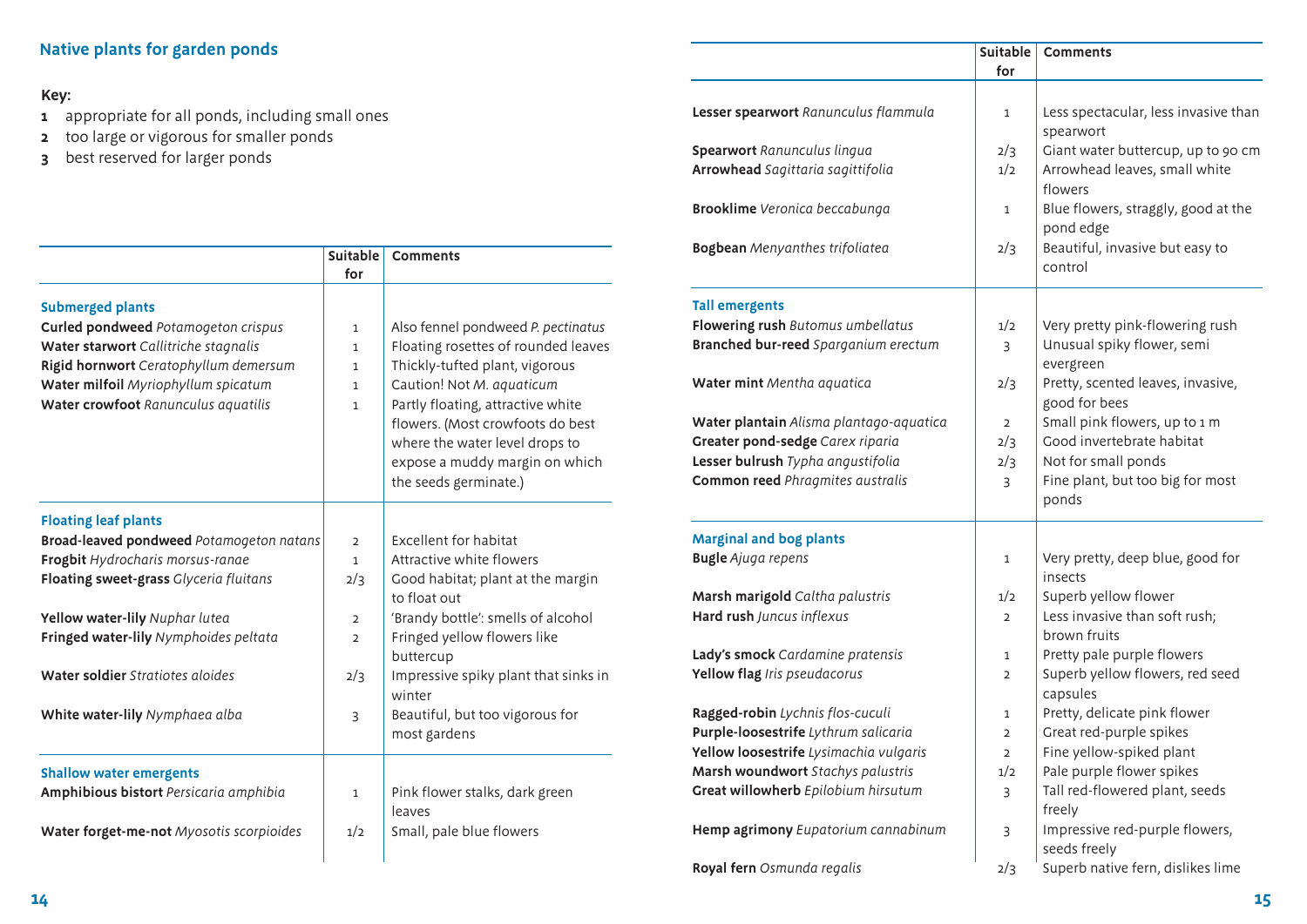

Floating pennywort *Hydrocotyle ranunculoides* – a plant to avoid! Bob Gibbons

include some real beauties. If you've made a bog garden alongside your pond, you can use these plants to create a very attractive feature that will also provide cover for frogs, toads and newts.

#### **Non-native plants**

There is a view that a wildlife pond should only contain native species. But there are many attractive exotics and these can provide excellent cover for wildlife – though they may be less likely to be food plants for insect visitors. It is best to use them sparingly and let natives form the bulk of the planting. Above all, beware of the problem plants listed opposite!

#### **Invasive aliens**

Many species of imported plants have escaped from garden ponds into the wild and a few are causing very serious ecological damage to ponds and rivers. Part of the problem is the ability of these plants to reproduce from very small fragments and then form dense choking mats of vegetation. Some of these species are still on sale in garden centres but should never be planted in your pond – they would take it over in no time.

Avoid the following:

• Fairy or water fern *Azolla filiculoides.*

- New Zealand pygmyweed/ Australian swamp-stonecrop *Crassula helmsii*.
- Parrot's-feather *Myriophyllum aquaticum*.
- Floating pennywort *Hydrocotyle ranunculoides*.
- Canadian pondweed *Elodea canadensis*.
- Nuttall's pondweed *Elodea nuttallii*.
- Curly waterweed *Lagarosiphon major*.

If you think any of these species may have colonised your pond, physically remove as much of the plants as you can and then compost them. Keep doing so until you are sure they have disappeared.

**Under no circumstances dispose of even a fragment of any of these plants in the wild!** 

#### **Where to get plants**

It's illegal to uproot any wild plant without permission from the landowner. Your best source may be



Above: *Crassula helmsii* – another invasive. Bob Gibbons Top right: Marsh marigold. Who needs the cultivated variety when the native one is as beautiful as this? Chris Gibson/Natural England Bottom right: Frogbit. Chris Gibson/Natural England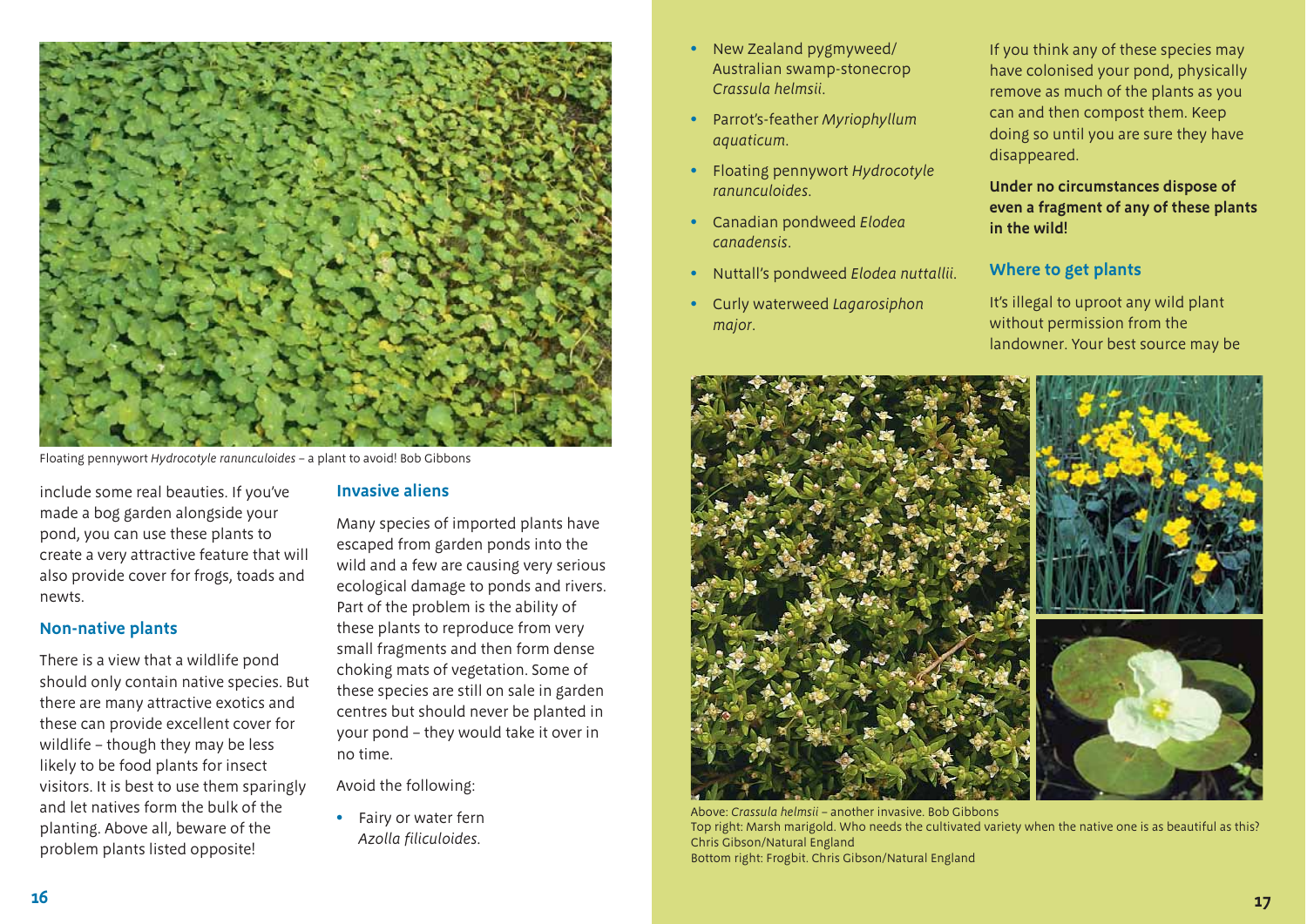neighbours, friends or a local gardening club, but watch out for plant cuttings contaminated by alien species! Often, your local wildlife trust will be doing management work on the ponds in a nearby wildlife reserve, and may be able to provide material. Alternatively, a list of specialist native plant suppliers can be found on the Flora Locale website www.floralocale.org (see also Contacts, page 26).

Although many garden centres now sell native pond plant species, these may be 'improved' garden varieties, which are of less use to wildlife. For example, the double-flowered marsh marigold *Caltha palustris plena* is one to avoid as it will provide little, if any, pollen or nectar. Some centres still sell the invasive plants mentioned above, and their native stock may be contaminated with exotic species.

#### **Managing your pond plants**

Once established, most water plants grow very fast unless they are in heavy shade. Plants such as bogbean send out long runners and can spread two or three metres in a season. Bogbean is easy to control as it has thin brittle stems that can be snapped off. Others, like the common reed, form dense, tough, root masses that need a saw to cut them back. For this reason, common reed is only suitable for the largest ponds.

Don't over-manage your pond plants. To prevent disturbing your pond's wildlife, leave the plants alone during the summer, especially any lawn grasses growing out over the pond margins. It's best to remove excess vegetation in the autumn, when most amphibians have left the pond. When clearing out your pond, you might find



Great pond snail. Garth Coupland Water scorpion. Roger Key/Natural England



Migrant hawker dragonfly. Paul Keene

that the submerged plants in particular have grown very strongly. Remove excess vegetation and leave it in a pile by the pond for 24 hours. This will enable some of the wildlife caught amongst the stems, leaves and roots to return to the water. Don't let it rot there however, or it will return excess nutrients to the pond. This pond vegetation can then be composted.

Never put any material from your garden into a wild pond. You could unknowingly be releasing a problem species or diseases into the wild.

#### **Animals in your pond**

There can be dozens of animal species in a good large garden pond, although some will be too small to see without a microscope. Getting animals into your caddis-flies and some beetles, eat water scorpion. Roger Key/Natural England animals into your caddis-flies and some beetles, eat

pond is easy – they find their own way, provided the water quality is good and the right plants are established. Frogs, toads and newts will discover your new pond quickly, usually within a season and even in most heavily urbanised areas. Flying insects will turn up within days. Other animals, such as snails and small crustaceans, will also arrive, often travelling on the feet of ducks or bathing birds, or attached to introduced plants.

Animals play many roles in ponds. Freshwater shrimps eat organic debris and rotten vegetation. Water fleas and others consume bacteria and tiny single-celled organisms living in the bottom sludge or open water. Herbivores, including snails, mayflies,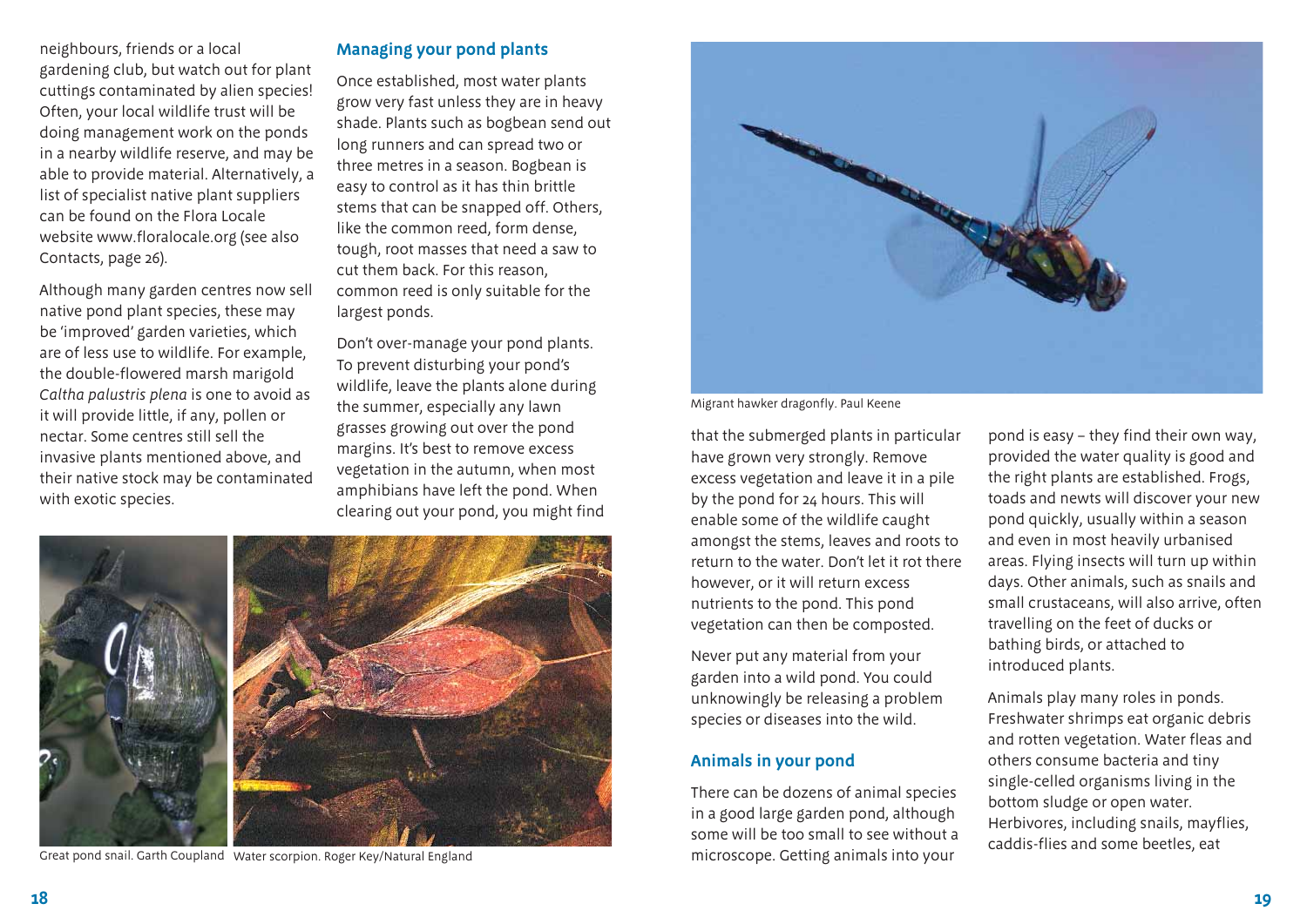

Emperor dragonfly. Dave Sadler Great diving beetle.

larger algae and plants. Other species are predators of other animals. Some live all their life in the pond, while others, such as dragonflies, stay there for several years as flightless larvae, before enjoying a brief period as flying hunting adults, then returning to the pond to lay their eggs.



Thirsty hedgehog. Mike Powles



Roger Key/Natural England

#### **Birds, bats and beasts**

Once your pond is established, it will be a magnet for other animals. Many garden birds such as blackbirds and starlings will bathe at the edges, and others will come down to drink. You may see house martins and swallows dipping for drinking water in flight or landing to collect mud for their nests. Garden ponds are often staked out by herons on the look out for prey. If you are very lucky, you may see the whirring blue flight of a kingfisher. Grass snakes may visit your pond or even take up residence for the summer if there are plenty of frogs to eat.

If you watch a pond at dusk you are likely to see bats, probably pipistrelles, flying over the water, attracted by emerging insects. Hedgehogs and even badgers may stop for a drink, though you will be fortunate to see them.

#### **Frequently asked questions**

#### I have a formal pond – what can I do to make it more wildlife friendly?

Formal ponds are not designed for wildlife. They tend to have steep sides without extensive shallow areas. Concrete fish ponds can be difficult for animals to escape from and few have the extensive vegetation cover that wildlife needs. To help wildlife, first ensure that frogs and hedgehogs can leave the pond. You can do this by creating a ramp using rocks, stones or paving slabs.

Most pond wildlife prefers shallow water. To create shallow water habitat, build a retaining wall inside the pond near its edge. The wall can be made

from sandbags, old bricks or building blocks (there's no need to mortar them together). The space between this wall and the pond edge can then be backfilled using stones, gravel or subsoil (don't use topsoil as this will add nutrients to the water). Backfilling to within 5 or 10 cm of the surface will create a shallow water habitat where a variety of native plants can establish themselves.

Finally, do you really want those fish? A pond without fish will support far more wildlife than one with. Don't release ornamental fish into the wild! Instead, find them a good home with a fish enthusiast or just wait until your fish population diminishes naturally.



House martins collecting mud for nests. Bob Gibbons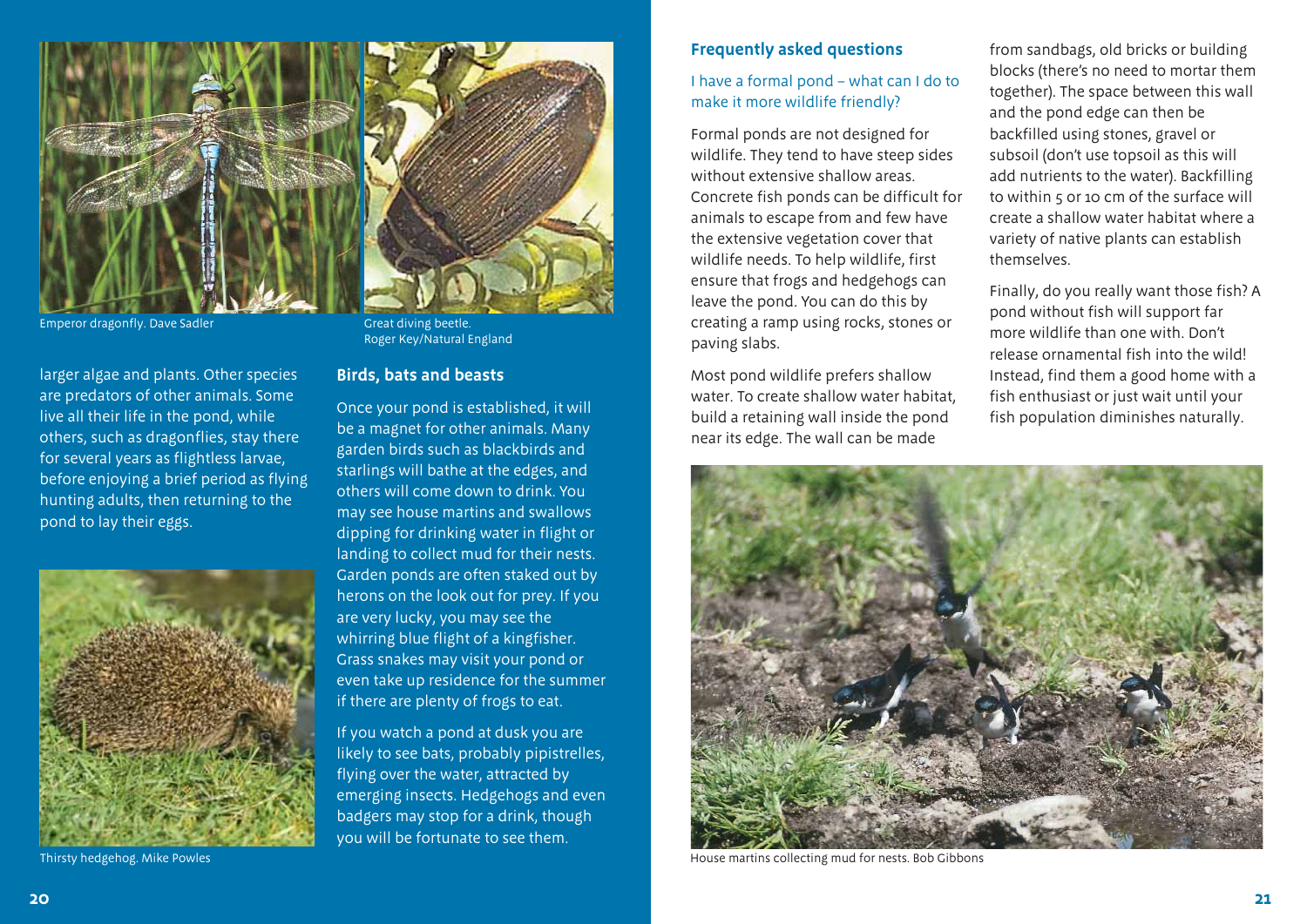#### Should I put in a fountain and filter to keep the water clear and oxygenated?

These aren't needed in a wildlife pond. Pond filters take out suspended particles, but also remove the plankton that is essential to the life in a healthy pond. Fountains help maintain oxygen levels in crowded fishponds, but oxygen isn't a problem in a balanced wildlife pond. On the other hand, fountains and waterfalls are attractive features that do no harm at all to wildlife.

#### Should I put a net over my pond to keep out autumn leaves?

A moderate input of leaves does no harm, so it isn't necessary to net a pond unless it is under a large tree. Leaves have little fertilising ability, but are food for many small organisms. Use a rake to remove excess leaves, and put them into the compost heap. Netting a pond can harm wildlife as

nets often trap frogs, grass snakes, birds and small mammals.

#### I'm finding dead frogs in and around my pond – what's the problem?

There are many reasons why frogs die in ponds. If you find the bodies of frogs floating to the pond surface in spring, they may have been killed as a result of winter ice. Although most frogs hibernate on land, a few overwinter in the bottom of ponds. If the pond water is frozen for a long period, some frogs may be killed by a lack of oxygen and a build-up of toxic gases. Some frogs die in the mating season when female frogs are drowned by over-attentive males. There are also a number of frog diseases. One of the most infamous, *Ranivirus* (also known as 'red-leg') causes starvation, unpleasant ulceration and death. For more information go to the Froglife website www.froglife.org (see also Contacts, page 26).



The grass snake is the largest British snake. Harmless to humans, it can spend much of its time in water, often feeding on frogs. Andy Sands



The linnet is one of many bird species that may drop in for a quick drink. Chris Gomersall



An established pond can be a superb garden feature and wildlife haven. Bob Gibbons

How can I stop my pond freezing over in winter?

Frozen water isn't really a problem unless you are keeping fish, or the pond is home to many over-wintering frogs (see opposite). Even then, you only need a small hole to allow gases to escape. Float a large ball on the surface to keep a vent open. Alternatively, make a hole by resting a saucepan of hot water on the ice to melt through. Don't break the ice with a hammer – the shock-waves can kill sensitive animals.

There are no frogs or newts in my pond. Where can I go to get some?

If your pond can support amphibians, and if there is another pond within half a kilometre or so, they will usually find their own way to your garden. The process can take up to a year but is normally much quicker. Alternatively, collect a couple of masses of frogspawn from other garden ponds. Ideally, get spawn from more than one



However much frogspawn you have in your pond, only a tiny number of eggs will develop into adult frogs. Bob Gibbons

source to avoid inbreeding. Never take spawn from the wild and avoid any garden pond where there is a history of frog or fish disease. Newts are best introduced as adults but great crested newts are protected by law – it is illegal to interfere with them at any stage of their lifecycle.

For more detailed information consult the Natural England publication *Amphibians in your garden* (see Contacts, page 26).

I have too much frogspawn in my pond, where should I put it?

The amount of frogspawn will vary according to the number of frogs surviving in and around your pond, so there will never be 'too much'. Nearly all tadpoles die and are eaten each year, the huge numbers hatching in early spring dwindling to only a few young froglets by the summer. Clearing frogspawn from your pond will also increase the survival chances of the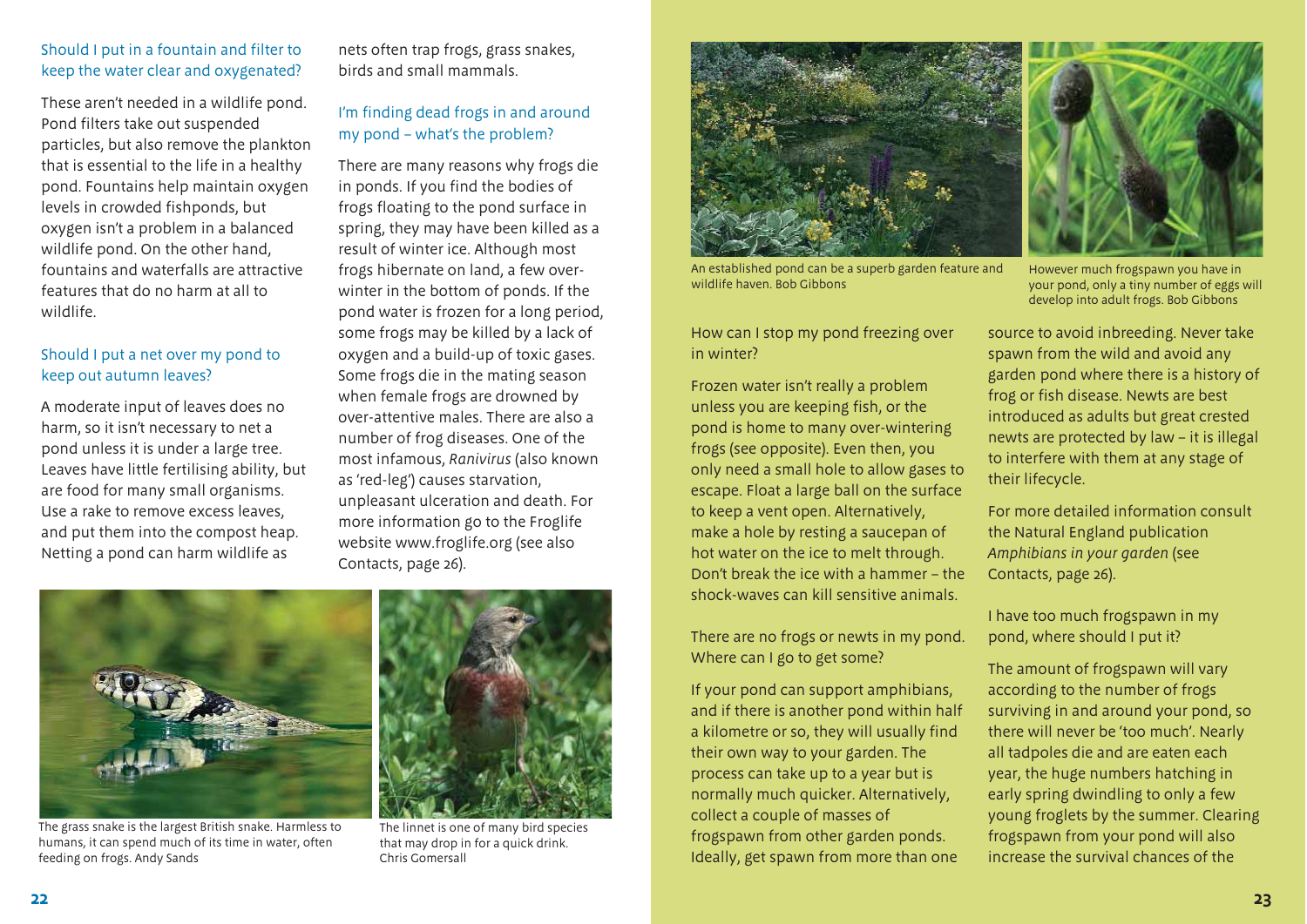

Foxes occasionally visit garden ponds but you may need to be The larvae of dragonflies are fearsome an early riser to see one. Mike Lane

remaining eggs, meaning you may end up with more, rather than fewer frogs! If you have to remove frogspawn, don't take it to a wild pond as you may inadvertently spread diseases.

#### My pond develops a thick layer of blanket weed or duckweed. What's wrong?

In moderation, both blanket weed and duckweed help create excellent wildlife habitats. However, duckweed can spoil the appearance of a pond and is almost impossible to eradicate completely. These weeds can also be dangerous: if a pond surface is completely covered in green it can look like a solid surface and encourage young children and pets to try and walk on it.

A heavy build-up of blanket weed or duckweed usually means there is too much fertility in the water. Filling or topping up your pond with tap water

predators taking tadpoles and even small fish. Roger Key/Natural England

will add unwanted nutrients to your pond, as will the run-off from a fertilised lawn or flowerbed. If you can't improve the water supply, there are other ways to reduce the problem. Remove all blanket weed with a lawn rake as it builds up, and compost it. Duckweed can be skimmed away. To reduce nutrients in the pond, remove dying vegetation each autumn so it can't rot down in the water, and cut back living plants hard to encourage new growth next year. Creating this new growth will help use up nutrients. Placing a small bag of barley straw in the pond is an effective temporary control for blanket weed. As it decays, the straw releases chemicals that inhibit weed growth.

#### My old pond dries out in the summer. Does it need digging out?

Drying out is common in older ponds as a build-up of silt and organic matter often reduces the water depth. However, these 'temporary' ponds can be extremely good for wildlife. They usually hold water for long enough for successful amphibian breeding, and acquire a special set of plant and animal species which will tolerate occasional drying out. If you have one of these ponds, why not dig a new pond next to it, to restart the succession process? If there isn't space for this, and you want some standing water all year, dig out only part of the old pond, to preserve some of the valuable 'drying' habitat.

#### **Enjoying your pond**

Don't spend all your 'pond time' on maintenance – take a break and enjoy it. There's plenty to see. All sorts of birds can visit ponds, including pied wagtails and their beautiful cousins, grey wagtails. In the early morning you may glimpse a fox coming to drink. Later, in the heat of the day, watch the dragonflies and other insects flying over the pond, hunting, mating and laying eggs. From late May onwards, look out for dragonfly larvae emerging and hatching into winged adults – one of the most extraordinary events you can witness in a garden. In the evening, you might see bats hunting for flying insects over the water.

Many useful books on ponds and pondlife are listed on page ?? and these will help you identify the plants and animals in and around your pond. The easiest way to study small invertebrates is to catch them with a fine kitchen sieve and study them in a white plastic tray. Why not record your finds and build up a list of species from season to season and year to year? Eventually, you may become a pond expert yourself!



Arrowhead. Chris Gibson/Natural England

The grey heron may not always be a welcome visitor. Bob Gibbons